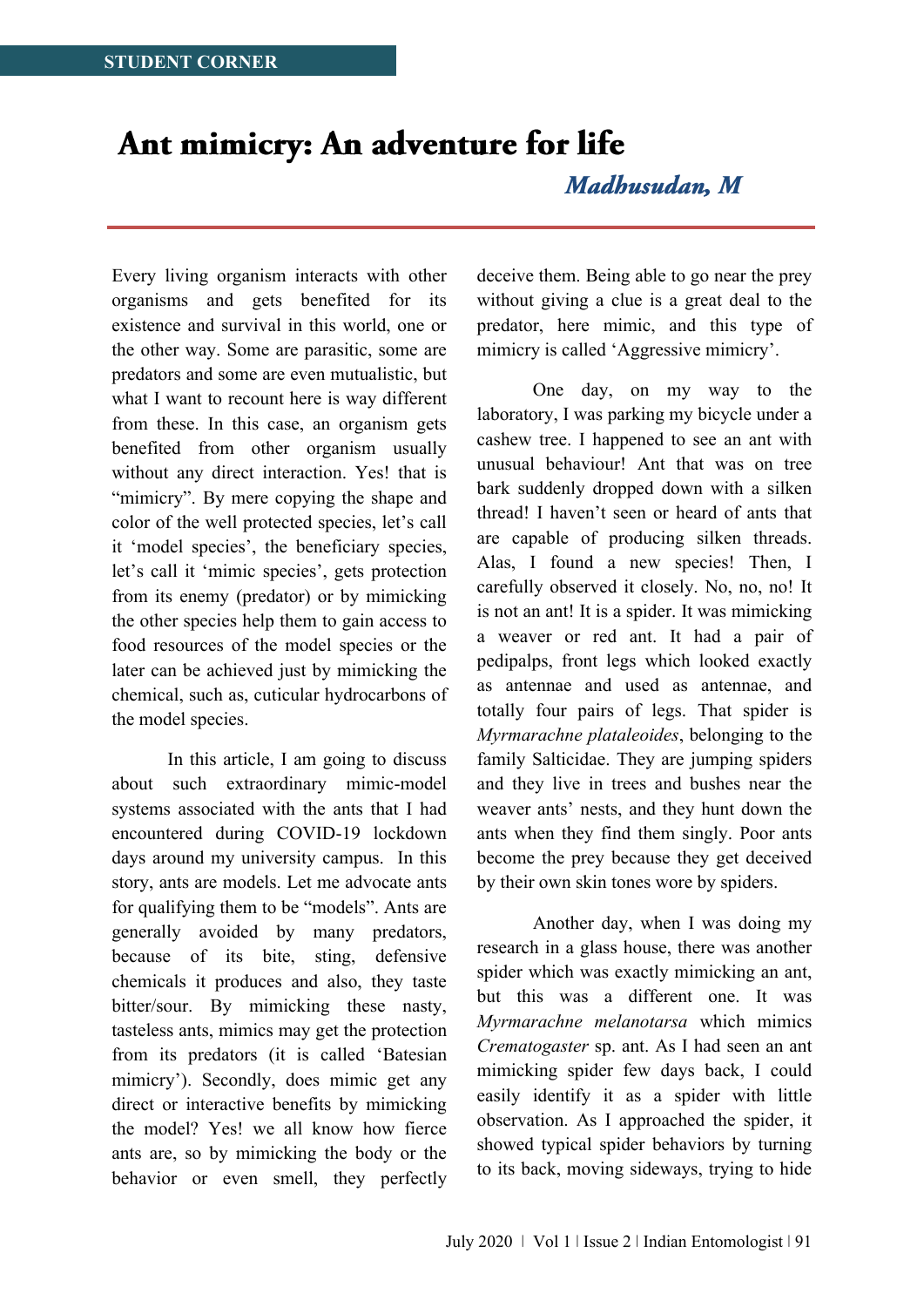*etc*. What bewildered me most aren't these ones, but of its precision of mimicking! even the color shades, shape & size of the body were similar to *Crematogaster* sp. When I googled about it, I got something very intriguing story about it. It was called as 'Collective mimicry' or I would say 'Social batesian mimicry', a mimicry at the next level. Unlike the previous case, where the spider lives in the same habitat of the ant, here this spider lives in a very close proximity often inside the ant colony/nest, much more intricate part is even sharing the living space with other salticid spiders, mostly *Pseudicius* spp. *Memerus* spp. and also with a non-salticid spider, *Hersilius caudata.*



Fig. 1. Top image- *Myrmarachne plataleoides*  (mimic), bottom image- *Oecophylla smaragdina*  (model) (Image Courtesy: Project Noah)

Aren't these spiders risking their lives by living in close proximity with fiercest ants? And when they are ready to risk, are there any benefits? Well, ants can steal the eggs and juveniles of the spiders, let's consider this as a main loss, but here comes an advantage to the mimic, *Myrmarachne melanotarsa* which mimic social insect (ant), this spider deceives other spiders in the nest complex and steal those spiders' eggs and juveniles. Second benefit

is, for enemies of mimic or even for us, it is difficult to distinguish mimic from modelwhen a group of *Myrmarachne melanotarsa* and swarm of *Crematogaster* ants present together. Even when predators try to prey on them, ants may come for rescue thinking of them as conspecifics. And other spiders associated with ants and the mimic also get protection from their enemies as many predators avoid ants, which are actually around these spiders. Comparing all these, a little loss of eggs and juveniles might be compensated with these protections.



Fig. 2. *Crematogaster* sp. (Image Courtesy: bugguide.net).

 Recently, I got to see another insect which was mimicking an ant. To my surprise, it was a hemipteran insect (bug) bug which was mimicking. I never thought a bug can mimic an ant to this extent. Unless you go near and closely observe it, for sure, you will not identify it as an ant. Well, any mimic would leave some clue to unravel its mystery. In this case, my first clue was its antennae. It had typical heteropteran filamentous antennae and when I looked at the bug from the lateral side, I could easily see its beak/proboscis, not just that, I also observed it piercing into the plant tissue. By the way, this 'crazy' bug belongs to the family Alydidae, genus *Dulichius*.